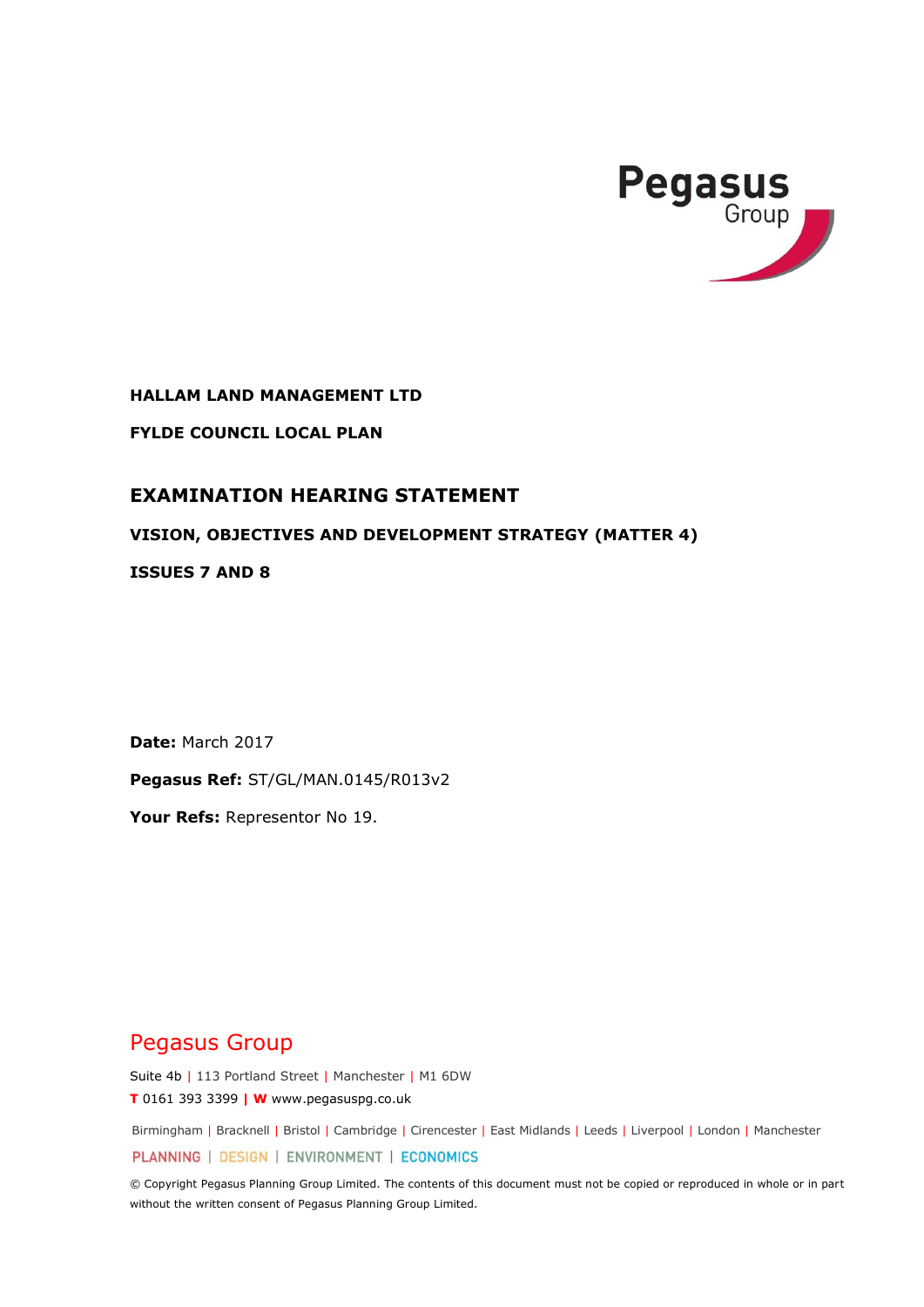

### **1. MATTER 4: Vision, Objectives and Development Strategy**

**Issue 7 – Have the vision and strategic objectives within the Plan been positively prepared; are they justified and consistent with national policy and can they realistically be achieved?** 

*Question 26: Does the Plan set out a positive vision for the future development of the area? Are the changes proposed to the vision by the Council as additional (minor) modifications necessary for reasons of soundness?*

- 1.1 We don't take issue with the vision for the area as set out by the Council or the additional modifications.
- 1.2 All we would highlight is that the 2013 Preferred Options version of the Local Plan sought to elevate Warton's status to a Key Service centre, which would provide a positive platform to create additional services in the settlement. However, we accept the vision for Warton to be a Local Service Centre is not unsound and we fully support the fact that Warton is identified as a Strategic Development Location in Chapter 6 of the Local Plan.

*Question 27: Have the strategic objectives within the Plan been positively prepared and are they suitably framed? Does the addition of a further objective to strategic objective 3 as proposed by the Council as an additional (minor) modification have any implications for other parts of the Plan? Is this change necessary for reasons of soundness?* 

1.3 We don't take issue with the strategic objectives for the area as set out by the Council or the additional modifications.

**Issue 8 – Does the overarching development strategy for the Plan present a positive framework which is consistent with national policy and will contribute to the achievement of sustainable development within the Borough?** 

**Question 28: The Plan states that the development strategy locates 83.6% of housing developments within the four strategic locations over the Plan period and 9.7% in nonstrategic locations.** 

**(a) Is this strategy and the distribution of development within the Plan period justified? Are the strategic and non-strategic locations soundly based and supported by robust evidence.**

- 1.4 Overall, we support the notion of the 4 key strategic development locations in Policy DLF1 and the inclusion of Warton in this list. The focus to push development towards the established urban areas within the Borough, which retain the majority of key services, employment opportunities and landscapes that can accommodate additional development without undue negative impacts, is an entirely sound strategy and we note that there is still scope to support smaller rural settlements with development based on the distribution of development.
- 1.5 With regard to Warton, it is a sizeable settlement and comprises of a large urban area (including all uses). It has a good number of key day-to day services, is well serviced by local bus services running to Preston, Lytham and Blackpool and is home to the Enterprise Zone at BAE Warton, which features strongly in the Council's Vision and Strategic Objectives for economic growth.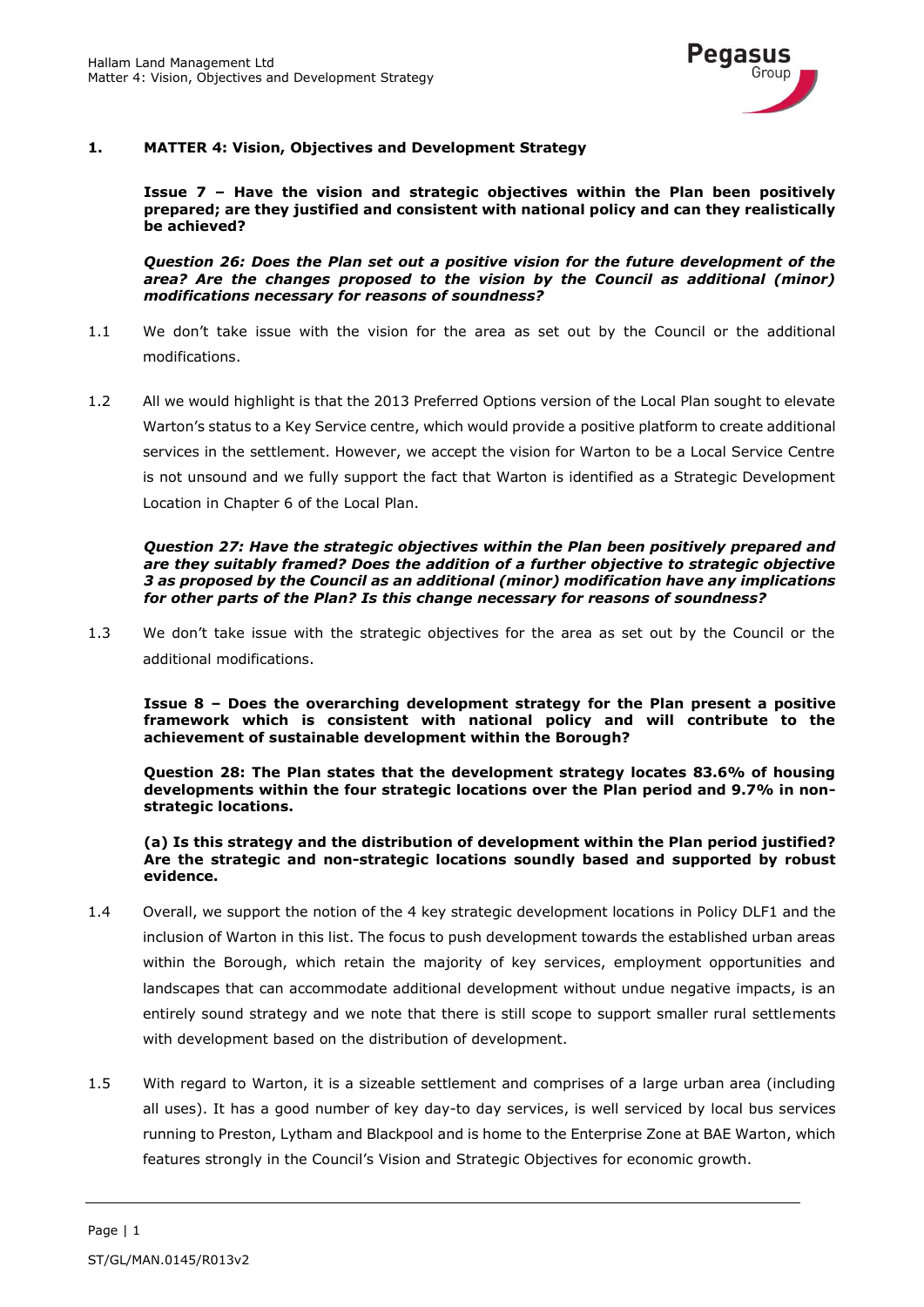

- 1.6 In addition, the neighbouring settlement to the east (Freckleton) is severely restricted in terms of its growth potential with Green Belt to the north and the estuary/SSSI/Ramsar site to the south. The scope for additional growth around Lytham and St Annes is also limited due to similar issues (Green Belt and seaside frontage). In light of the above circumstances, we agree that Warton has an important role to play in meeting the future needs of the Borough and should therefore feature prominently in the development strategy for growth.
- 1.7 The principal issue we take with the spatial distribution strategy is that the submitted Local Plan only provides for 840 dwellings to be attributed to Warton, which represents 10.6% of the total provision in the plan. Warton is perfectly capable of accommodating more development and this will be necessary should the Inspector consider our case on the OAN requirements for housing are correct. Indeed, as part of the 2013 Preferred Options Local Plan, Warton accommodated 17% of the houses proposed across the Borough and this was deemed to be sustainable as advised by the supported SA at the time.
- 1.8 With the recent appeal decisions approved at Warton for a further 465 dwellings (see Appendix 1 and Appendix 2 of our Matter 3 Hearing Statement), the level of development in Warton will increase to circa 1,300 dwellings, indicating that Warton's proportion of development would stand at around 15%, with these units added to the units planned for in the Submitted Local Plan.
- 1.9 We consider Warton can accommodate further development and we have indicated that there is scope for at least another 200 units on land within the control of Hallam Land Management located to the west of Warton. As previously noted, this land was identified as being a suitable development location in the 2013 Preferred Options Local Plan. Some of the additional land was also identified as being suitable in the first draft of the Brining with Warton NP (albeit the housing chapter has subsequently been deleted).

#### **(b) Will the development strategy achieve the Council's vision and strategic objectives and deliver sustainable development for Fylde?**

- 1.10 Strategic Objective 1 seeks to create sustainable communities by focusing development towards the 4 Strategic Locations so as to minimise the use of public transport. However, as highlighted under Matter 2, the Council's current strategy/justification for delivering 370 dpa is based on the premise that new jobs created in the Borough will be occupied by residents from outside of the Borough, thereby creating a position of proportional increased inward commuting. This is contrary to the assumptions used by Turley in the SHMA and is contrary to a number of other strategic objectives set out in the plan, 3f and the new objective put forward by the Council by way of minor modification.
- 1.11 In not delivering 440-450 dps, the Council's strategy will not address Strategic Objectives 3b, which seeks to meet the specific needs of all sections of the community (including affordable housing needs), or 3c that seeks to bring forward a responsive a deliverable supply of homes to meet these housing needs.